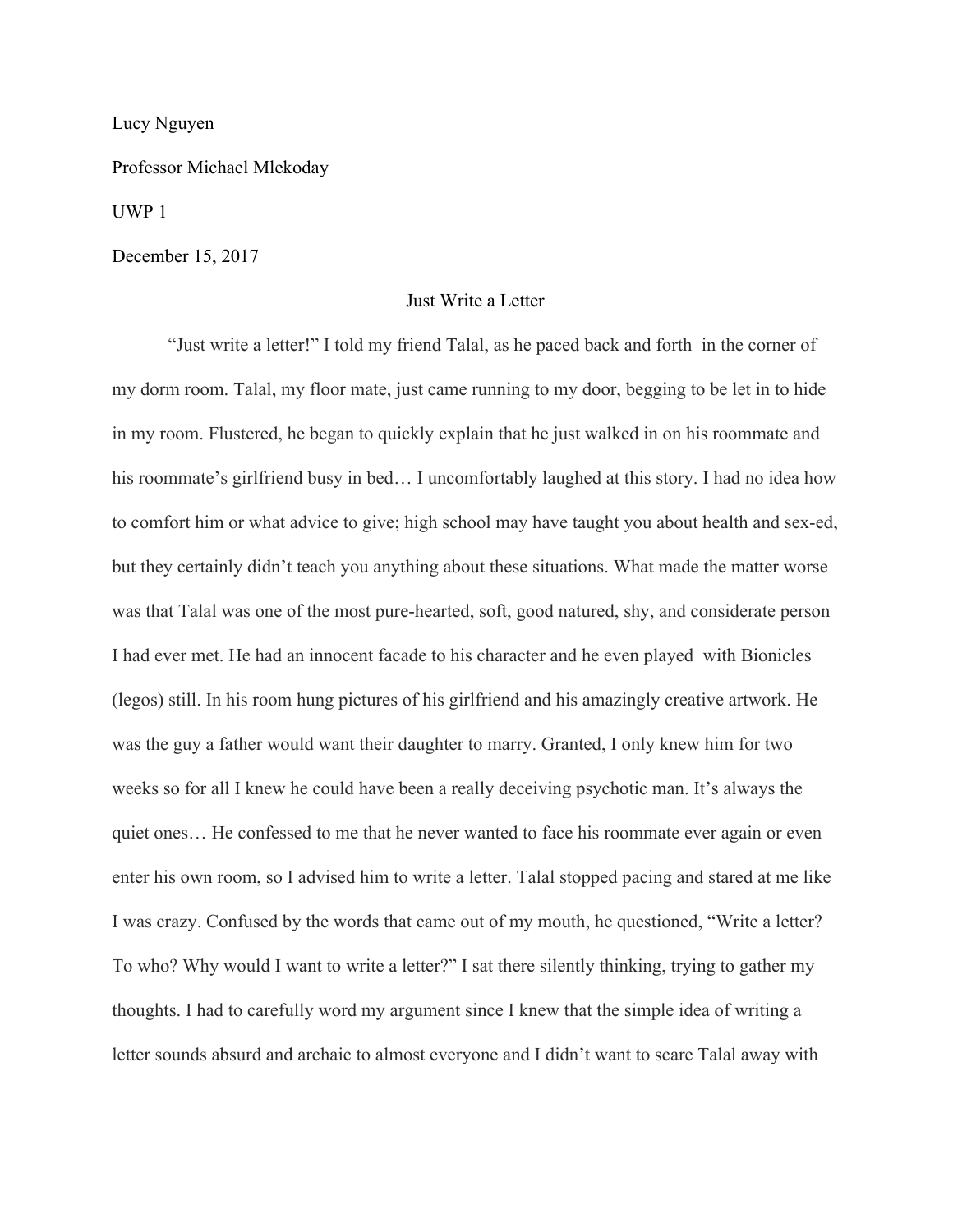the idea. So I began to reminisce on all of the moments when writing a letter has helped me tremendously...

 During junior year of high school, one of the most stressful year, I already had three breakdowns and by the time spring came around, I could sense another one coming soon. Homework was loading up, the ACT was around the corner, the thought of college was constantly looming over me, and my grandmother recently passed away. I became incredibly tense and stressed out of my mind, and I had no idea how to manage all of these tasks and emotions that I felt. What pushed me to the edge was when my French teacher, Mrs. Jensen, assigned a very ambitious group project for our final. Instead of a straight forward multiple choice test or even an essay that students could at least have google translated, we were asked to perform a 10 minute skit based on the book we'd been reading, The Three Musketeers. She explained to us that she wanted to have an "entertaining" final that she would enjoy grading. I was fuming at her craziness and I felt like the class and I were her puppets. Just because Mrs. Jensen wanted a "fun" final, she forces the class to suffer and do more work than necessary. But I could never argue with her. She was a sweet old hippie lady with colorful streaks in her white hair, about to retire, and would always love to talk about life and philosophy with you. She was always willing to share her past experiences and all of the life lessons she learned with us. However, she did not teach French very well, and the whole class knew it.

When I got home from school, all I knew was that I needed to let out all my rage. I decided to write a letter to Mrs. Jensen; and all of my angry thoughts seemed to have poured from my mind to the paper. It was a never ending stream of black ink. My pen was glued to the paper and it could read my pain before my brain could even process what I was writing. Eventually, my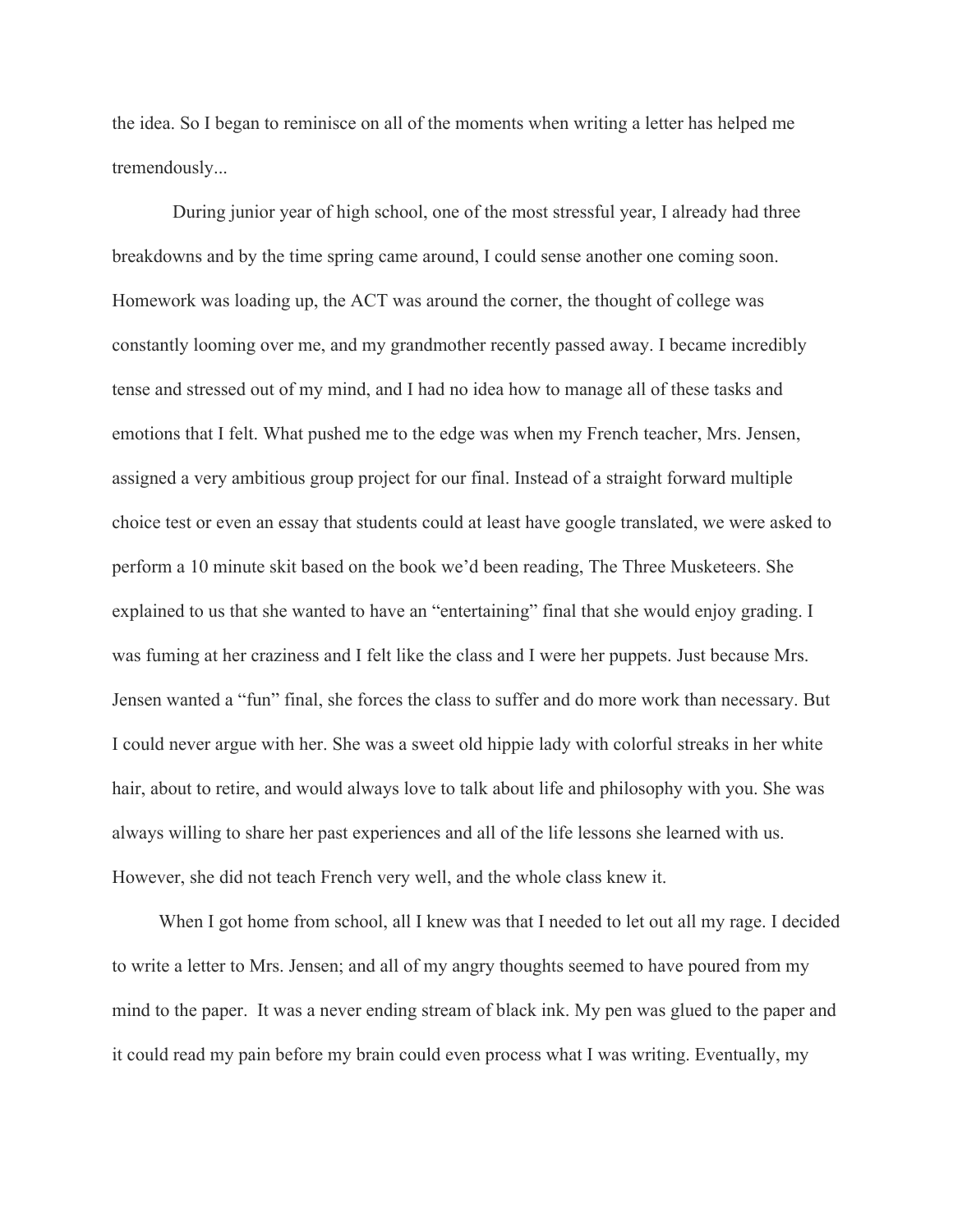hand began to feel sore and the recognizable ink smudge marks appeared on the side of my palm, the sign of an intense writing session, but I didn't care. Sometimes I would pause and reread everything that I wrote, making sure that the letter flowed and conveyed all of my feelings. I put so much thought into the organization, the argument, and every word that I wrote down. When I finally finished, I felt like my whole day was spent towards this single letter. The only goal and purpose of that day was writing my letter. Everything besides my letter felt irrelevant; I didn't finish any of my homework or do anything productive the entire day. My mind and hand were still throbbing from all of the anger that surged through me, but I felt a lot clearer. It was like the pen and paper were my detox that cleansed my whole body. I could finally breathe without the urge to break. Although my frustration with Mrs. Jensen and life was still there, I understood it better because I was able to sit down, examine every jumbled thought in my head, and decide how I felt about it. It was like an intense jigsaw puzzle inside of my mind, I just needed to focus my energy on how to put it all together. Instead of keeping everything inside and allowing my anger to build up, I acknowledged what I was feeling and why. The act of simply setting aside time to write a letter allowed me to direct my thoughts towards one piece of paper. It gave me the ability to slow down, breathe, think, and put pieces of my disarrayed life back together. This was something that I never do because I love to get caught up in the moment and run with life, but then I always forget to stop and take a break.

 Another time writing a letter genuinely helped me was when I got into an argument with my mother. During the summer before my first year of college, I wanted a part time job to start saving up money, but for some reason my mother was passionately against me working. I thought she was insane, whose mother wouldn't want their child to work and earn money. Every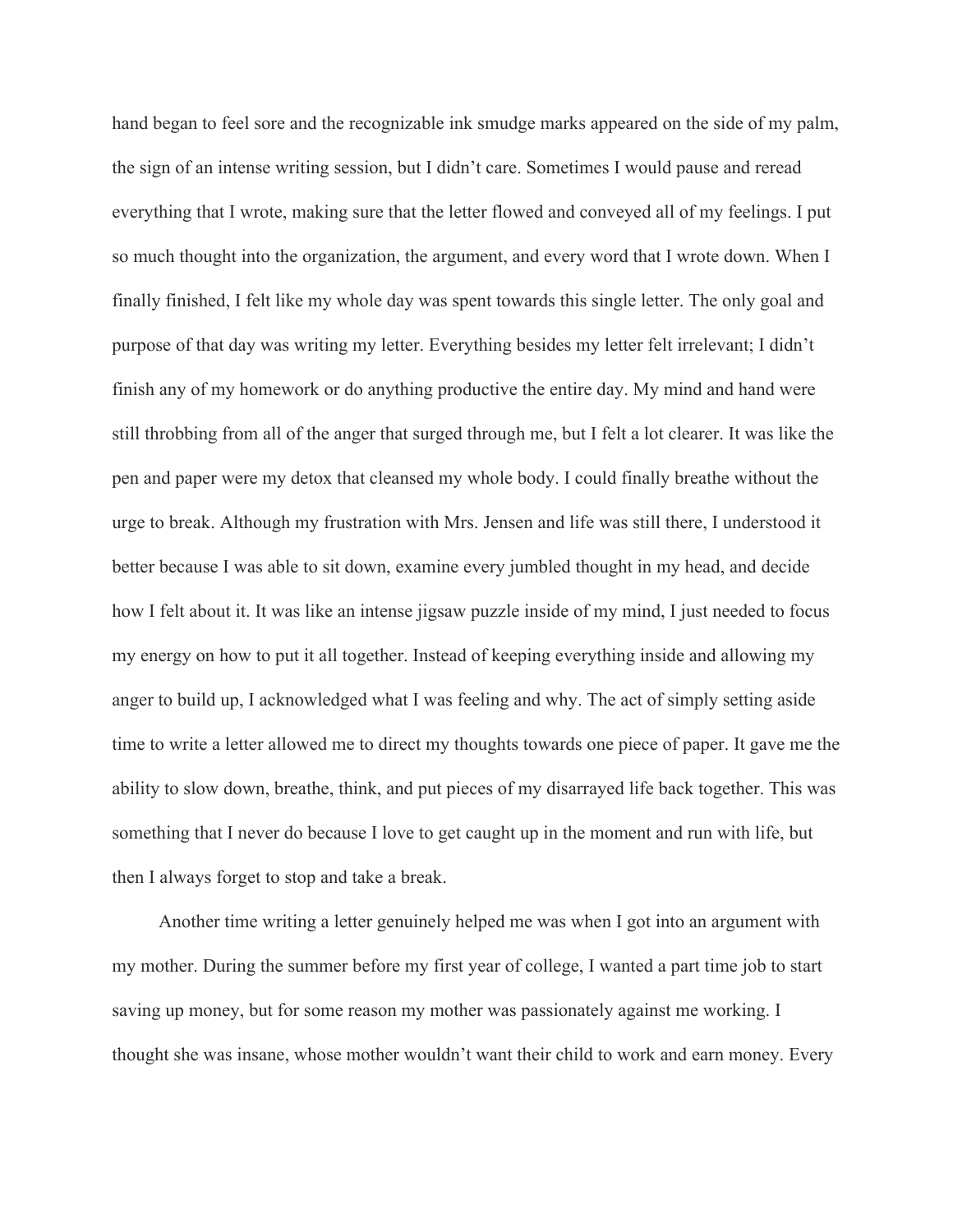time I tried to reason with her, she would start listing ridiculous reasons why I shouldn't work: "You need to focus on college", "You can't afford to get distracted", or "It's a waste of time to work". Then, her main form of defense every time I tried to argue with her transformed into remaining silent, and this was my biggest pet peeve. My biggest weakness was that I'm incredibly emotional when it comes to arguing. I even become torn apart over the simple fact that I'm arguing because it upsets me when I get in a fight. In every argument, I quickly become overly passionate and attached to the subject and let it shred my heart and soul apart. Whenever I start to intensely argue with someone, I can always feel the heat rush up to my face and hear my voice falter and begin to crack. My mother's reactions always made me feel worse about the situation and would push me to the edge until I end up crying from frustration. I never knew how to argue with her and say everything that I wanted to say without breaking down. I couldn't speak, and much less argue, with my mother. And that's when I knew I had to write a letter.

 I was never big on writing essays for English classes, I hated going back to my book, finding a quote, and analyzing it. I was never passionate about answering English prompts either. But I took all of my skills and knowledge about writing and wrote one of the most persuasive essays I've ever written. There is something much more intense, passionate, and intimate when you're arguing and analyzing something close to your heart, rather than a quote from Scarlet Letter. I was able to present all of my thoughts and actually prove why I was right in my letter. I know that I would have never been able to fluidly state all of the thoughts that I wrote down to my mother out loud. Even if I had all of my arguments in my head, I would have lost my train of thought and let my rage take over if I tried to speak out. By writing a letter, it allowed me to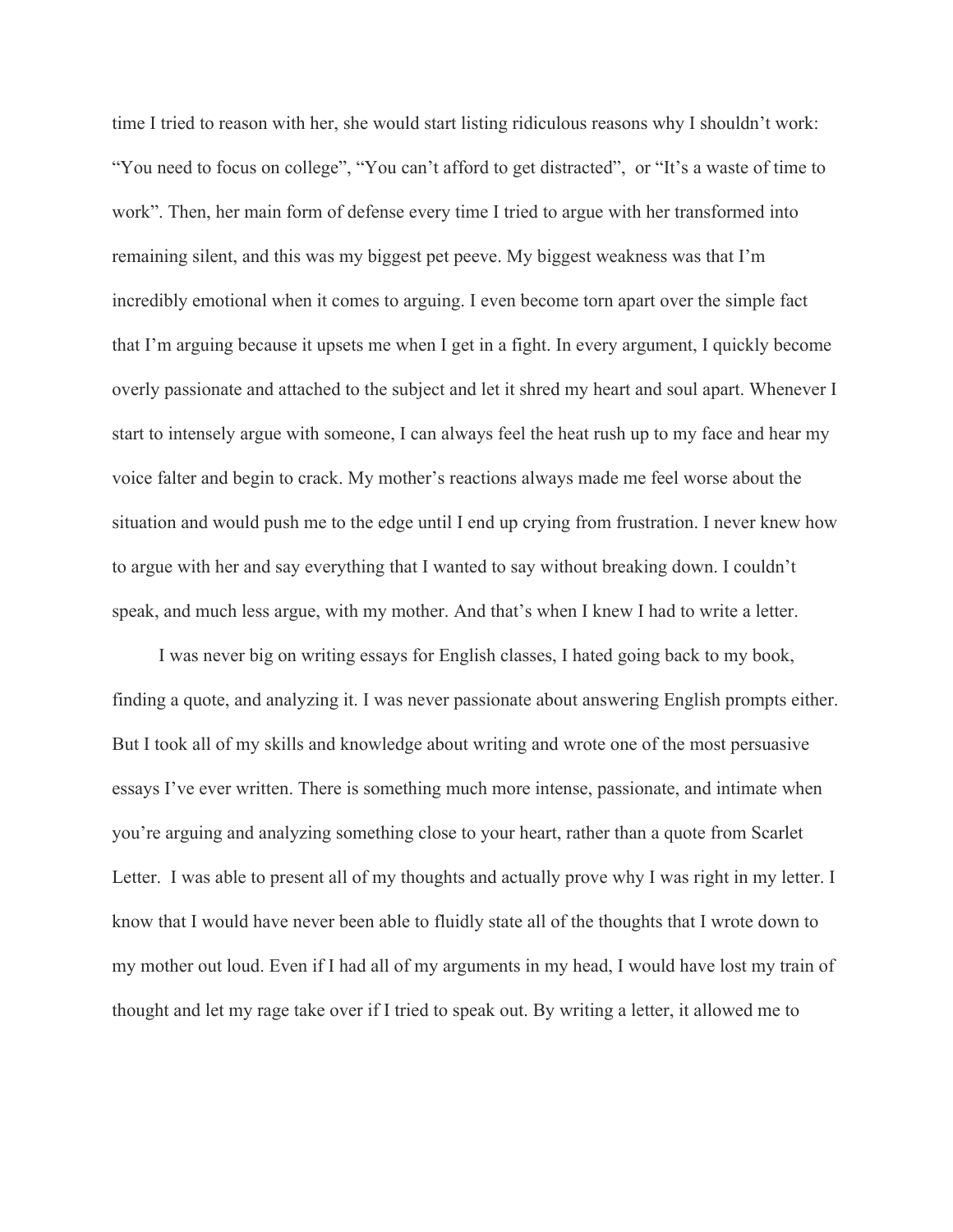voice all of my opinions in a way where I wouldn't break down. It provided me an alternative to speaking. It gave me a way of expressing myself.

I'm normally a person who likes to keep their feelings inside and either get over things quickly or pretend that everything is okay. In front of my friends, teachers, and strangers, I compose myself , trying not to show any weakness. If I can avoid talking to someone about something, then I will. But when I reach the point where my feelings are overwhelming me, then I need to write a letter. The process turns you blind to every other problem that you have and forces you to focus on the sole issue that's really bothering you. Writing a letter requires you to confront yourself and it gives you a raw self-realization experience without forcing you to talk. I don't write letters to people too often, which is why I think this process means so much more to me. **It's my last resort.**

When my mind came back to the present, with a frantic Talal in my room, I still didn't know how to answer his question of 'why he should write a letter.' I had all of these reasons, memories, and thoughts, yet I couldn't put any words together to answer Talal. All I knew was that he should write a letter to help him face his problems. He couldn't just type on his phone or text his roommate. He had to go through the raw action of taking a pencil and writing on a sheet of paper. But the only words that came out of my mouth were, "I don't know! I just know it always helps me sort out all of my thoughts whenever I have a problem." Quite possibly the least convincing statement ever. But in that moment, I couldn't bring myself to open up and share any of my personal thoughts or stories, but I should have.

 So Talal, although this is formatted as an essay and not a perfect letter, this is for you. This is everything that I wish I said to you instead of blanking out and giving you a short dumb